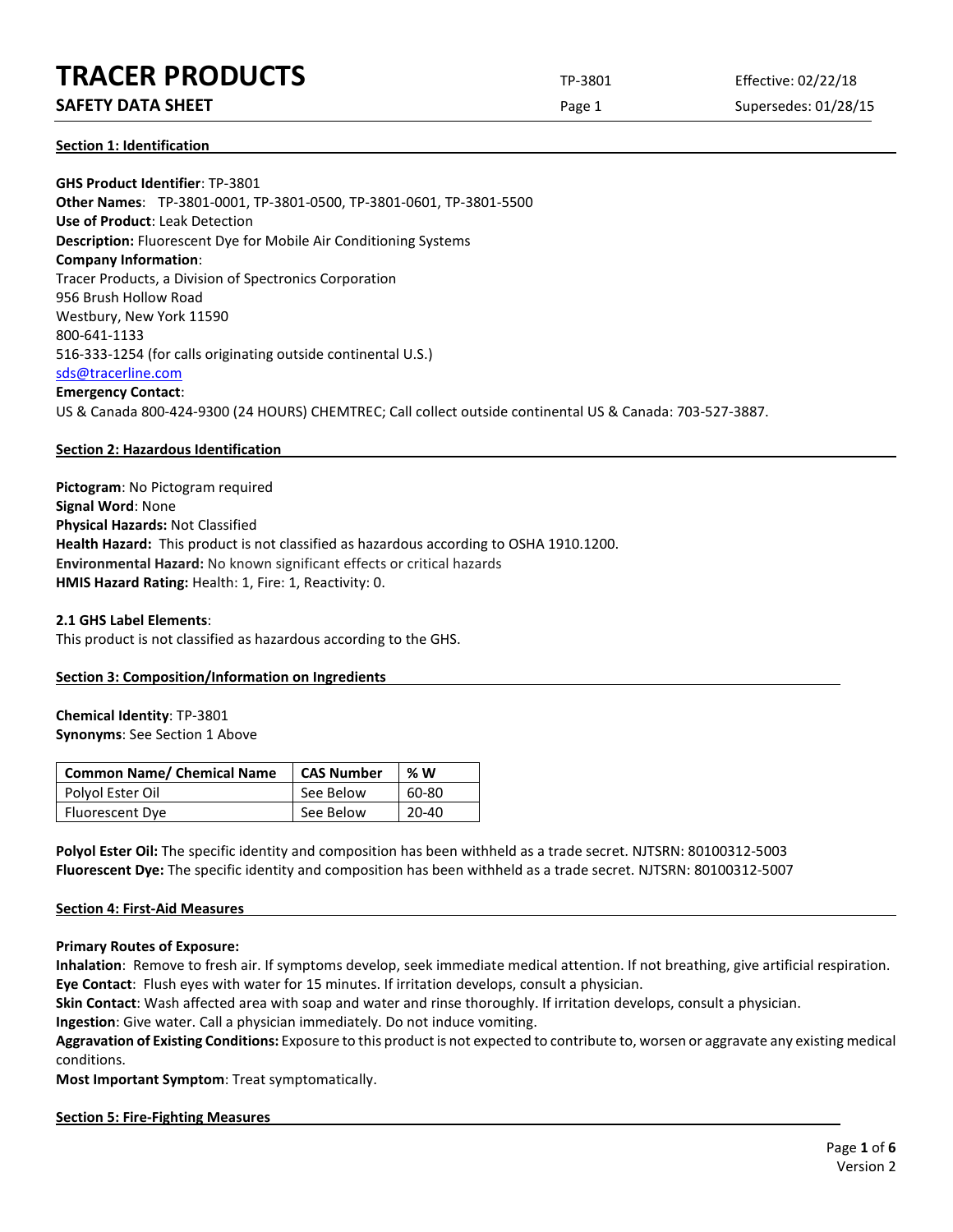| <b>SAFETY DATA SHEET</b> |  |
|--------------------------|--|
|                          |  |

Page 2 Supersedes: 01/28/15

**Flash Point:** >203°F (95°C)

**Test Method:** Pensky-Martens Closed Cup

**Explosive Limit:** LEL (%): No data available; UEL (%): No data available

**Autoignition Temperature:** No data available

**Unusual Fire and Hazardous Combustion and Decomposition Products:** Smoke, soot, and toxic/irritating fumes (i.e., carbon dioxide, carbon monoxide, etc.). Oxides of nitrogen and carbon.

**Fire and Explosion Hazards:** May liberate irritating or toxic vapors during combustion or decomposition.

**Extinguishing Media:** Based on the NFPA guide, use dry chemical, carbon dioxide, water mist, water jet sprays, halogen, or alcohol foam suitable for Class B fires. Use water to cool containers exposed to fire. For large fires, use water spray, fog or alcohol foam, thoroughly drenching the burning material.

**Unsuitable Extinguishing Media:** High volume water with full jet. Oxidizers and reducers.

**Fire-Fighting Procedures/Equipment:** Fire fighters and others who may be exposed to the products of combustion should be equipped with NIOSH-approved, positive-pressure, self-contained breathing apparatus (SCBA) and full protective clothing. Water can be used to cool and protect containers and surroundings.

#### **Section 6: Accidental Release Measures**

#### **Non-Emergency Personnel**:

General Advice: Avoid inhalation and contact with skin, eyes, or clothing. Wash hands and face before eating, drinking, or using tobacco products.

Personal Protective Equipment Needed: Wear impervious gloves, shoes, and protective clothing

#### **Emergency Personnel**:

Suitable Protective Gear: Wear impervious gloves, shoes and protective clothing.

#### Unsuitable Protective Gear: Not Applicable

**Environmental Precautions**: Prevent any contamination of local soils and water supply. Prevent ground water infiltration or any ground penetration. Avoid the spreading or entering into watercourses by using sand, soil, or other types of barriers. If contamination into water course or sewage system, alert appropriate authorities.

#### **Containment/Clean-up Methods**:

Containment & Recovery of Product: Contain with absorbent material, such as clay, soil, universal binding medium, or any commercially available absorbent. Shovel reclaimed dye and absorbent into a recovery or salvage drums for disposal. For larger spills, transfer to a salvage tank for recovery or safe disposal. Any residues should be treated like a small spill. This is not a RCRA hazardous waste per Title 40 CFR 261. Stop material from contaminating soil, or from entering sewers or bodies of water. For larger spills, transfer to a salvage tank for safe recovery/disposal. Residues are treated as small spills.

Disposal**:** Either incinerate or land fill in accordance with applicable local, state and federal regulations.

#### **Section 7: Handling and Storage**

**Handling Precautions:** Use product only in well ventilated areas. Avoid breathing in mists or vapors from a heated product. Avoid formation of mists. Avoid heating product near flash point. Avoid prolonged or repeated contact with skin. Handle in ambient temperature.

**Storage Conditions:** Store in a cool, dry, well-ventilated area away from heat, ignition sources, and direct sunlight. Always keep containers tightly closed. Store away from oxidizing and reducing agents.

**Personal Hygiene:** Wash hands before breaks and at the end of the work day. Do not carry cleaning clothes used to absorb product in clothing. General hygiene measures for chemicals apply.

**Empty Container Precautions:** Do not reuse empty container for any purpose.

**Special Warnings:** Hot organic chemical vapors or mists can suddenly and without warning combust when mixed with air.

#### **Section 8: Exposure Controls/Personal Protection**

**Occupational Exposure Limits**: No exposure limits have been established for this product. **Biological Exposure Limits**: No data available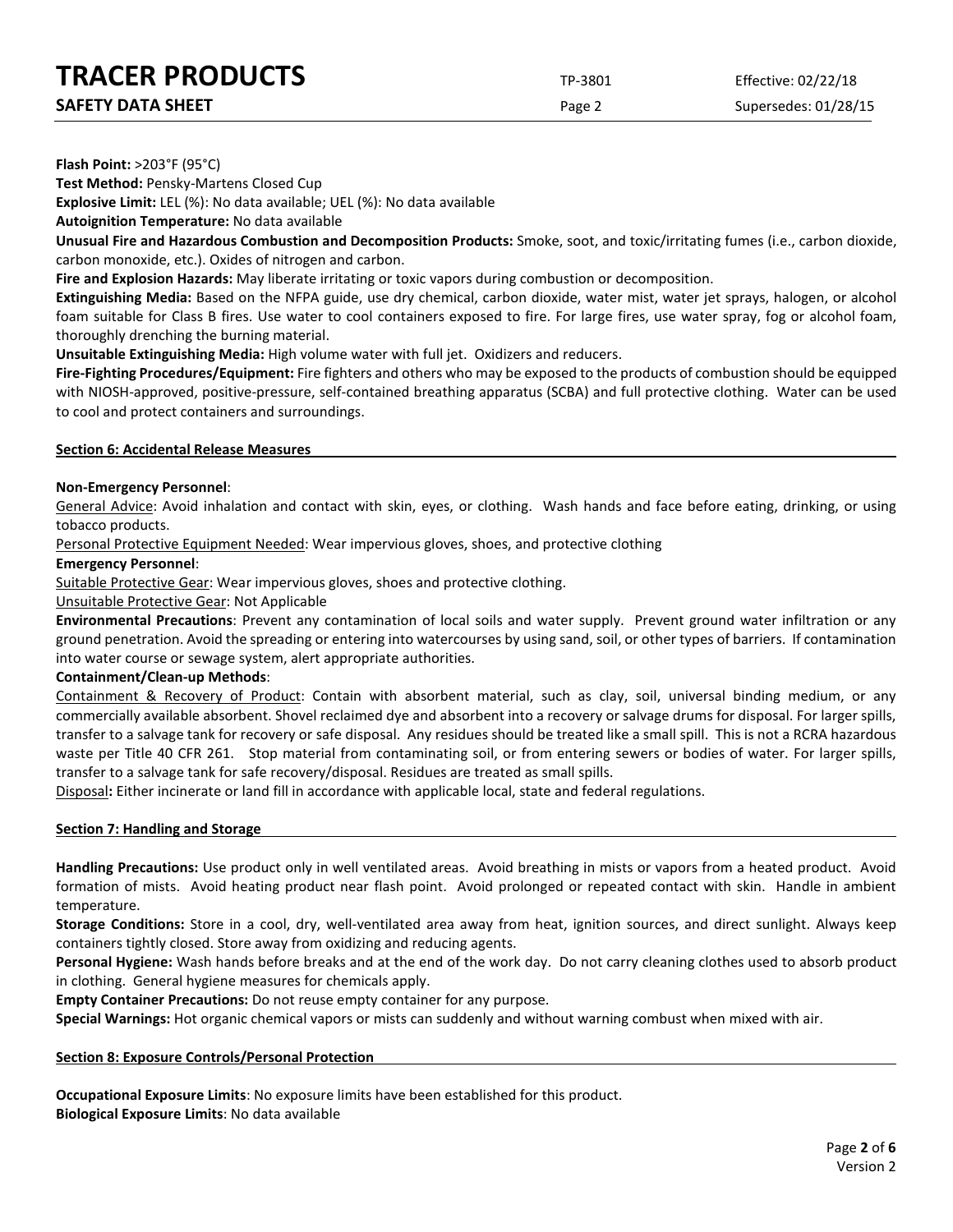| <b>TRACER PRODUCTS</b>   | TP-3801 | Effective: 02/22/18  |
|--------------------------|---------|----------------------|
| <b>SAFETY DATA SHEET</b> | Page 3  | Supersedes: 01/28/15 |

**Engineering Controls/Ventilation**: Maintain airborne concentrations below the established exposure limits by providing adequate ventilation. General (dilution) ventilation should be acceptable. Additional local exhaust ventilation is recommended where dusts, mists or vapors may be released.

**Airborne Oil Mist Exposure Limits:** Polyol Ester Oil

ACGIH TLV: 5 mg/m<sup>3</sup>, 8 hr ACGIH STEL:  $10 \text{ mg/m}^3$ OSHA PEL:  $5mg/m<sup>3</sup>$ , 8 hr

#### **Personal Protective Equipment**:

Respiratory Protection: Avoid breathing vapor and/or mist. If occupational exposure limits are exceeded wear NIOSH/OSHA approved equipment. Use a respiratory protection fitted with a combination filter A-P3 for short term use. High airborne concentrations may necessitate the use of self-contained breathing apparatus (SCBA) or a supplied air respirator. Respiratory protection programs must be in compliance with 29 CFR 1910.134.

Skin Protection: Wear protective clothing and appropriate impervious gloves.

Eye Protection: Wear safety goggles with peripheral coverage approved to EU Standard EN 166, AS/NZS 1337. An eye wash facility should be readily available.

Hand Protection: When in contact with material, be sure to use proper gloves approved to standards (Europe: EN 374, U.S.: F739, & AS/NZS: 2161). Gloves made from neoprene, nitrile or butyl rubber may provide suitable chemical protection.

Hygiene Measures: Wash thoroughly after handling, especially before eating, drinking, smoking, or using restroom facilities.

#### **Section 9: Physical and Chemical Properties**

**Physical State**: Liquid **Appearance**: Amber **Odor**: Mild **Odor Threshold**: no data available **pH**: no data available **Melting Point**: No data available **Freezing Point**: No data available **Initial Boiling Point**: No data available **Boiling Range**: 423° (217°C) - 559°F (293°C) **Evaporative Rate**: No data available **Solid Flammability**: No data available **Gas Flammability**: No data available **Upper Explosive Limit**: No data available **Lower Explosive Limit**: No data available **Vapor Pressure 68**° **F (20**° **C)** : <0.01 mmHg **Vapor Density (Air= 1)** : >1 **Relative Density**: No data available **Solubility in Water**: < 0.1 % **Partition Coefficient: n-octanol/water**: No data available **Auto-ignition Temperature**: No data available **Decomposition Temperature**: No data available **Viscosity at 40°C**: No data available **Viscosity at 100°C**: No data available **Percent Volatile by Volume (%)**: 0 **Evaporation Rate (Butyl Acetate=1)**: < 0.01 **Volatile Organic Content (VOC) Component**: None

**Note:** The physical data presented above are typical values and should not be construed as a specification.

#### **Section 10: Stability and Reactivity**

**Reactivity**: This product is non-reactive under ambient conditions **Stability**: Stable under normal conditions of use.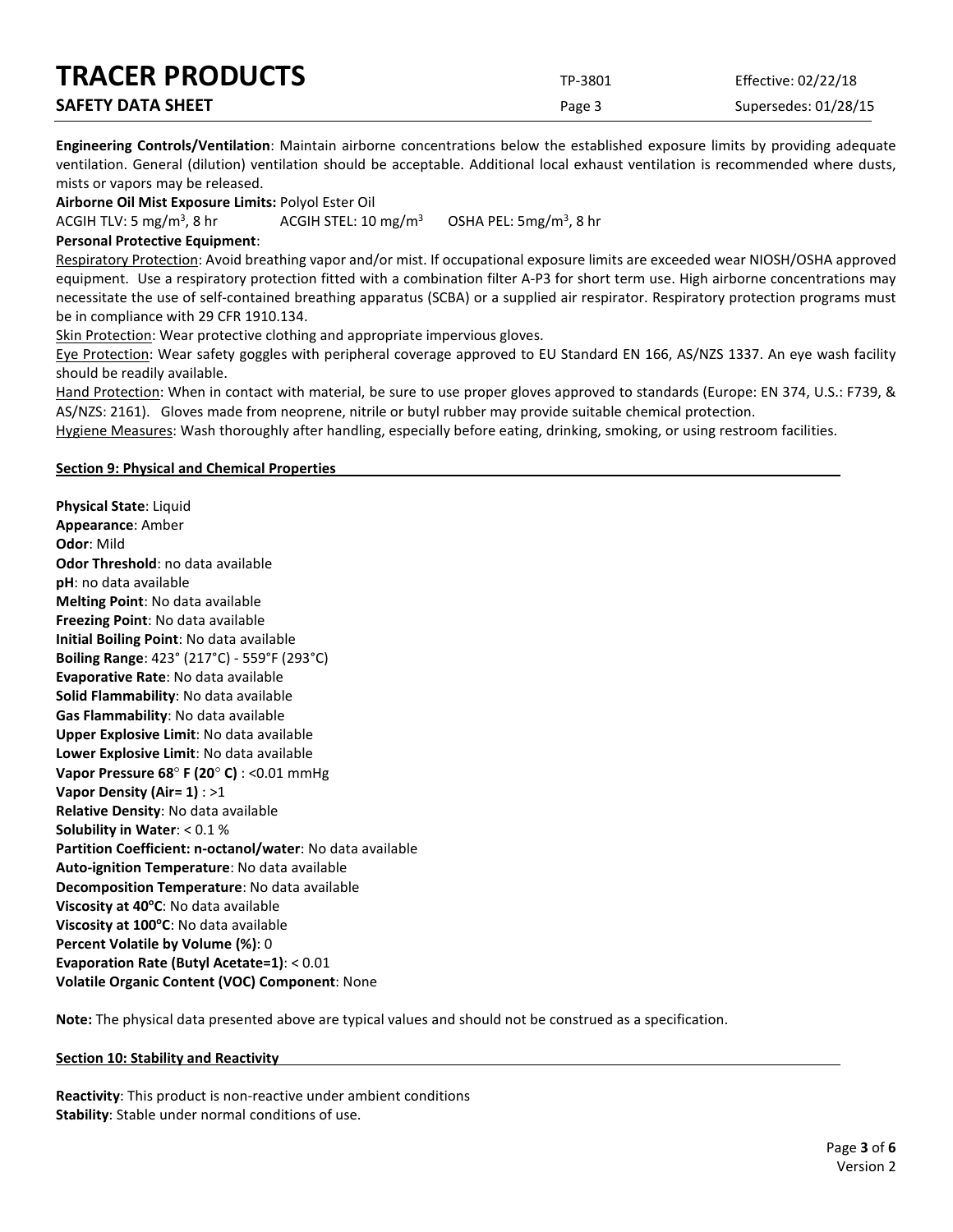| <b>TRACER PRODUCTS</b>   | TP-3801 | Effective: 02/22/18  |
|--------------------------|---------|----------------------|
| <b>SAFETY DATA SHEET</b> | Page 4  | Supersedes: 01/28/15 |

**Conditions to Avoid**: High temperatures & a source of ignition. Toxic fumes may be released if product is heated above decomposition point.

**Incompatible Materials**: Strong Acids, Strong oxidizing agents, and Reducing agents Hazardous Decomposition Products: In the event of combustion, CO and CO<sub>2</sub> will be formed. **Hazardous Polymerization**: Will not occur

#### **Section 11: Toxicological Information**

|                             |        | <b>Polyol Ester Oil</b> | <b>Fluorescent Dye</b> |
|-----------------------------|--------|-------------------------|------------------------|
| Oral LD <sub>50</sub>       | Rat    | >2,000 mg/kg            | No data available      |
| Dermal LD <sub>50</sub>     | Rabbit | >2,000 mg/kg            | No data available      |
| Inhalation LC <sub>50</sub> | Rat    | $>5.1$ mg/l             | No data available      |
| Eye Irritation              | Rabbit | Not Irritating          | No data available      |
| Skin Irritation             | Rabbit | Not Irritating          | No data available      |

#### **Carcinogenicity**:

| Carcinogenicity        | ACGIH | IARC | <b>NTP</b> | <b>OSHA</b> |
|------------------------|-------|------|------------|-------------|
| Polyol Ester Oil       | N٥    | N٥   | N٥         | N٥          |
| <b>Fluorescent Dye</b> | Nο    | N٥   | N٥         | No          |

Summary Comments: According to ACGIH, IARC, NTP, and OSHA, the polyol ester oil and the fluorescent dye are not considered to be a hazardous carcinogen to humans.

**Reproductive Toxicity**: No data available

**STOT-single exposure**: No data available

#### **STOT-repeated exposure**:

|                    |     | Fluorescent Dye   | Polyol Ester      |
|--------------------|-----|-------------------|-------------------|
| Oral mg/kg         | Rat | No data available | 1.613             |
| Dermal mg/kg       | Rat | No data available | No data available |
| Inhalation mg/l/4h | Rat | No data available | No data available |

#### **Aspiration Hazard:** No

**Likely Routes of Exposure**: Eyes, skin and respiratory tract **Symptoms**:

Eye Contact: May cause mild irritation

Skin Contact: May cause mild irritation

Inhalation: May cause mild respiratory irritation

Ingestion: May cause gastrointestinal irritation

#### **Section 12: Ecological Information**

#### **Toxicity**:

|                                        | <b>Fluorescent Dye</b> | <b>Polyol Ester Oil</b> |
|----------------------------------------|------------------------|-------------------------|
| Fish LL <sub>50</sub> 96hr mg/l        | No data available      | >100mg/l                |
| Crustacean LL <sub>50</sub> 96hr. mg/l | No data available      | $>$ 10,000 mg/L         |
| Algae <b>NOEL</b> 72hr. mg/l           | No data available      | >100mg/l                |

**Persistence & Degradability**: Readily biodegradable **Bioaccumulation Potential**: Does not readily bioaccumulate **Mobility in Soil**: No data available **Behavior in Sewage Plants:** No data available **PBT vPvB:** This substance is not a PBT vPvB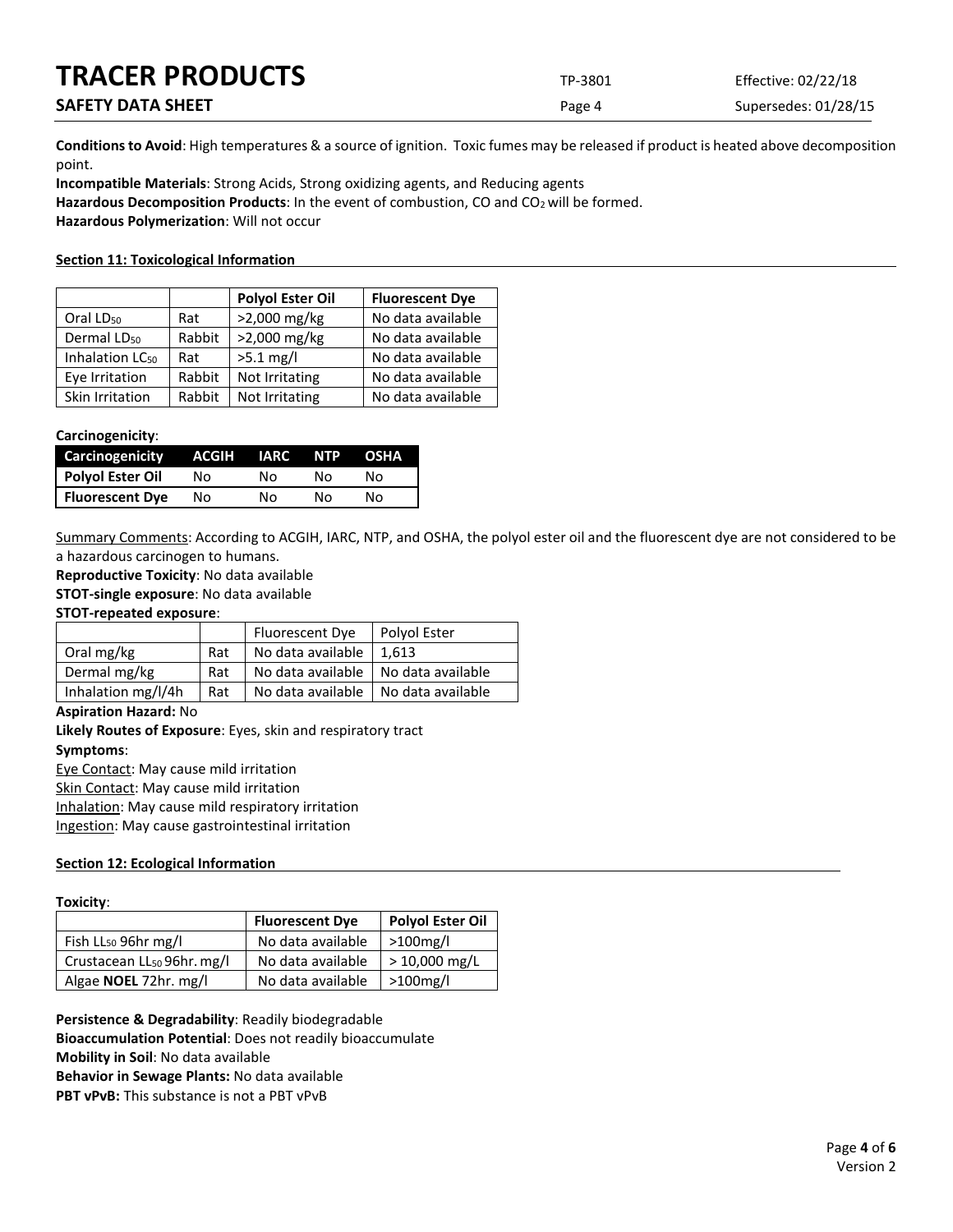**SAFETY DATA SHEET** SUPERFOUR CONSUMING THE Page 5 Supersedes: 01/28/15

#### **Section 13: Disposal Considerations**

**General Statements:** Federal regulations may apply to empty container. State and/or local regulations may be different. **Disposal:** Recover or recycle if possible, otherwise, dispose of in accordance with all local, state, and federal regulations. Sewage disposal is discouraged

**Special Instructions:** Be sure to contact the appropriate government environmental agencies if further guidance is required. Do not remove labels from container until container is cleaned properly. Containers can be reused or disposed of by landfill or incineration if appropriate to local law. Water with cleaning agents is required

**Hazardous Waste Number:** Not a RCRA hazardous waste

#### **Section 14: Transport Information**

**General Comments**: This product is not classed as hazardous or regulated for transport under 49 CFR, IATA/ICAO, or IMDG **49 CFR: DOT Shipping Name:** Not Regulated **DOT Label:** N/A **DOT Identification No.:** Not Applicable; Nonregulated shipments by air under 49 CFR, IATA/ICAO AND IMO **Transport by Road/Rail (ADR/RID): UN Proper Shipping Name:** Not Applicable **Transport Hazard Class:** Not Applicable **Packing Group:** Not Applicable **Classification Code:** Not Applicable **LQ (ADR 2013):** Not Applicable **LQ (ADR 2009):** Not Applicable **Environmental Hazard:** Not Applicable **Tunnel Restriction Code:** Not Applicable **Transport by Sea (IMDG): UN Proper Shipping Name:** Not Applicable **Transport Hazard Class:** Not Applicable **Packing Group:** Not Applicable **Marine Pollutant:** Not Applicable **Environmental Hazard:** Not Applicable **Transport by Air (IATA): UN Shipping Name**: Not Applicable **Transport Hazard Class**: Not Applicable **Packing Group Number**: Not Applicable **Environmental Hazards**: Not Applicable **Special Precautions for User:** Unless otherwise specified, general measures for safe transport must be followed **Transport in Bulk:** Non-dangerous material according to transport regulations

#### **Section 15: Regulatory Information**

#### **Inventory Status:**

Polyol Ester Oil: is listed or are excluded from listing on TSCA, DSL, & AICS inventories Fluorescent Dye: is listed or are excluded from listing on TSCA, DSL, AICS, IECSC, & ENCS inventories **SARA Title III Information**: This product contains no chemicals subject to the reporting requirements of Section 313 of the emergency planning and community right to know act. **SARA - Section 302-Extremely Hazardous Substances:** No regulated ingredients. **SARA - Section 302-Reportable Quantity:** None. **SARA - Section 311/312-Hazard Categories:** Fire Hazard: No Sudden Release of Pressure Hazard: No